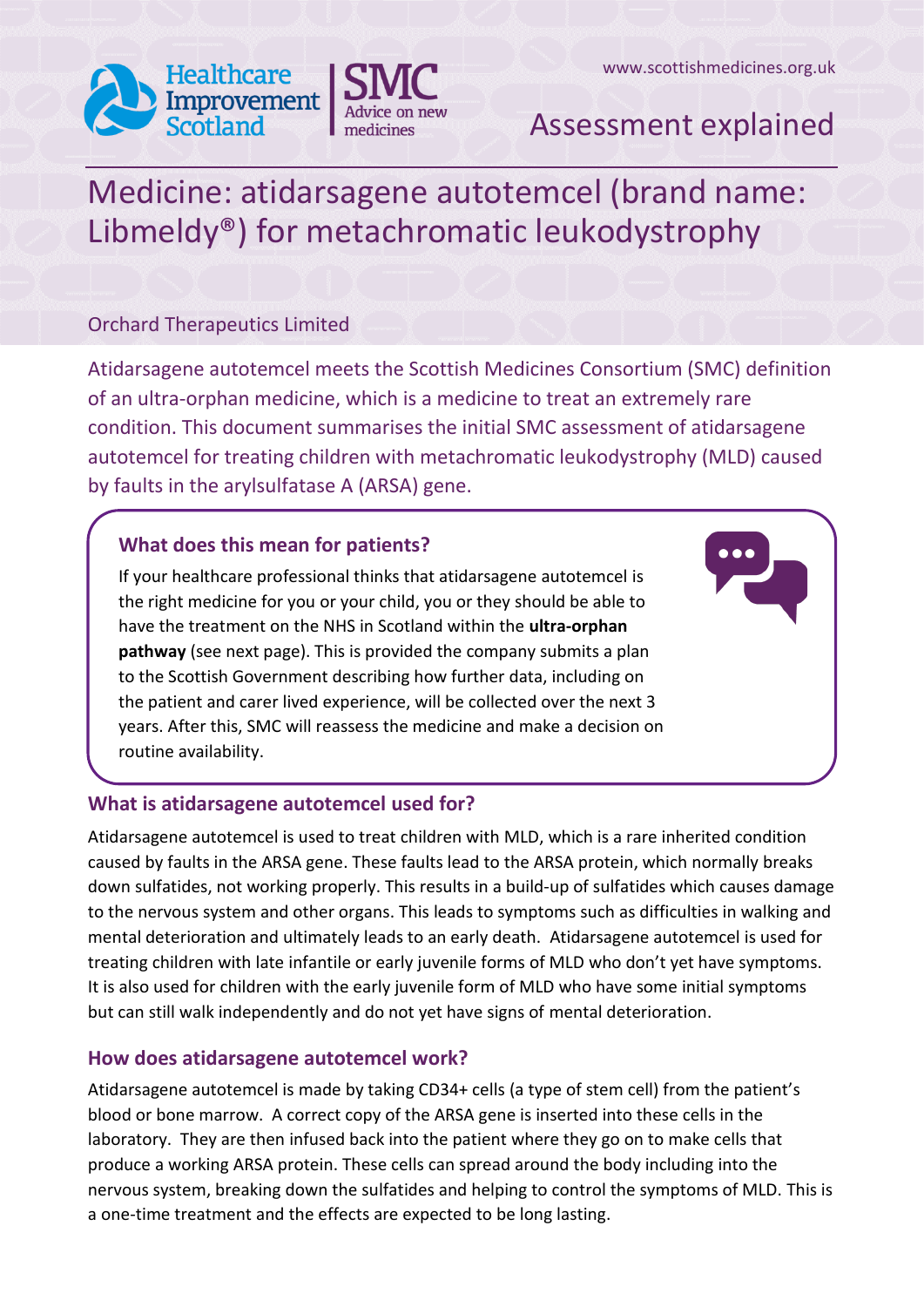#### **How do we assess ultra-orphan medicines?**

SMC uses a broad assessment framework for ultra-orphan medicines. This is part of the ultraorphan pathway in NHSScotland which has **[four stages](https://www.scottishmedicines.org.uk/how-we-decide/ultra-orphan-medicines-for-extremely-rare-conditions/)**:



\*provide a confidential discount known as a Patient Access Scheme (PAS) to increase the cost-effectiveness of the medicine, and provide a data collection plan.

#### **What have we said in this assessment?**

- Data showed that atidarsagene autotemcel improved gross motor function scores (scores from tests that measure a developing child's ability to crawl, walk etc.) compared with records from untreated children. Benefits were seen in late infantile and early juvenile patients who did not yet have symptoms or had early symptoms.
- There were some limitations in the data and there are still some uncertainties about the longer term maintenance of effects and safety.
- Despite the confidential discount offered by the company, the cost in relation to the health benefits of atidarsagene autotemcel remains high.

For further information please see the SMC ultra-orphan medicine initial assessment report (SMC2413).

#### **More information**

The organisations below can provide more information and support for people with MLD and their families. SMC is not responsible for the content of any information provided by external organisations.

#### **MPS Society**





## **ArchAngel MLD Trust**





**Date assessment report published: 11 April 2022 SMC No: (SMC2413)**